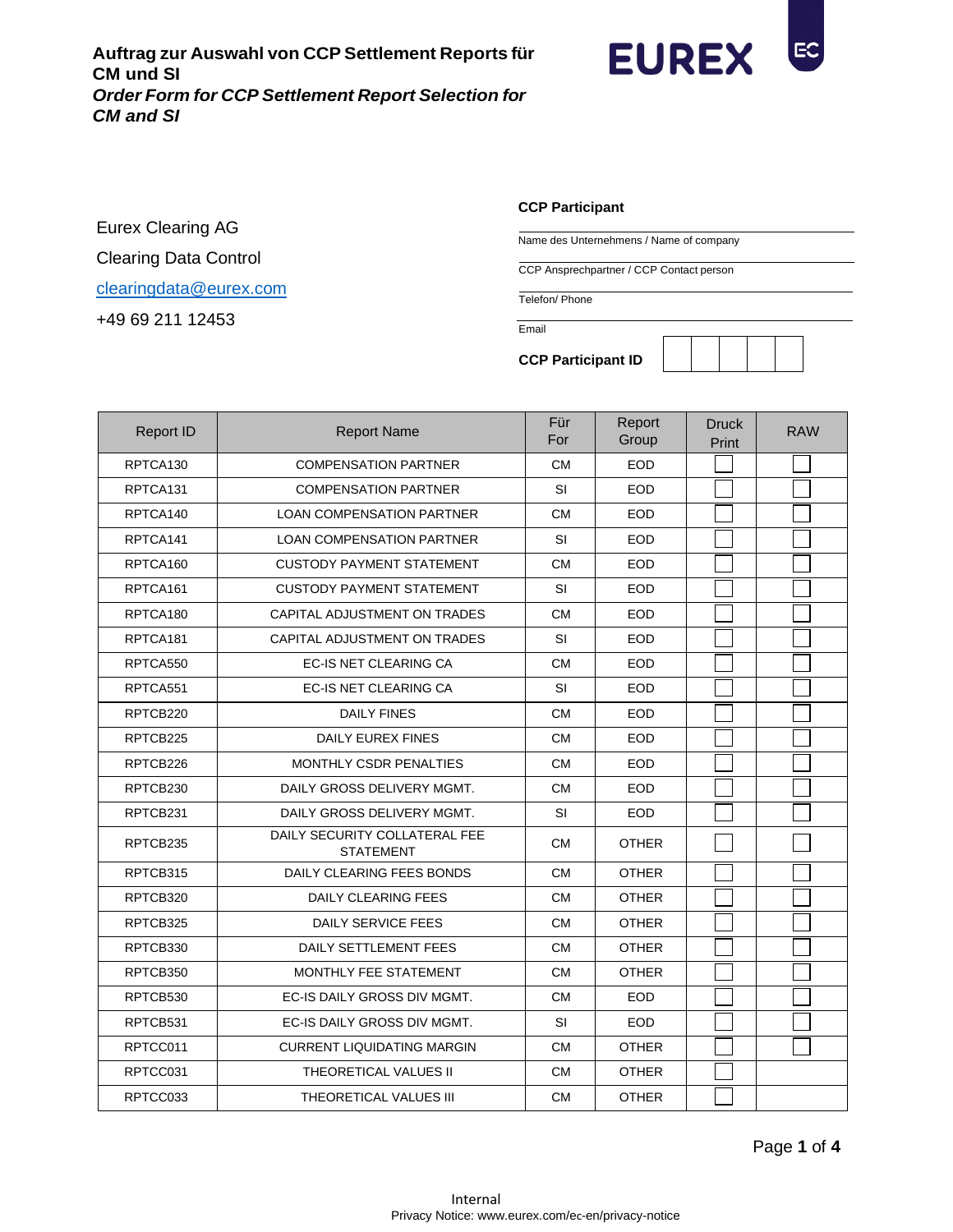

## **Auftrag zur Auswahl von CCP Settlement Reports für CM und SI** *Order Form for CCP Settlement Report Selection for CM and SI*

| <b>Report ID</b> | <b>Report Name</b>                   | Für<br>For | Report<br>Group | <b>Druck</b><br>Print | <b>RAW</b> |
|------------------|--------------------------------------|------------|-----------------|-----------------------|------------|
| RPTCC034         | THEORETICAL VALUES IV                | СM         | <b>OTHER</b>    |                       |            |
| RPTCC040         | <b>LIQUIDATING VALUES</b>            | СM         | <b>OTHER</b>    |                       |            |
| RPTCC045         | <b>ADDITIONAL MARGIN</b>             | <b>CM</b>  | <b>OTHER</b>    |                       |            |
| RPTCC050         | <b>DAILY MARGIN</b>                  | <b>CM</b>  | <b>OTHER</b>    |                       |            |
| RPTCC055         | <b>DAILY MARGIN OFFSET</b>           | CМ         | <b>OTHER</b>    |                       |            |
| RPTCC060         | <b>DAILY MARGIN SUMMERY</b>          | <b>CM</b>  | <b>OTHER</b>    |                       |            |
| RPTCC080         | SECURITY / CASH RISK POSITION        | <b>CM</b>  | <b>OTHER</b>    |                       |            |
| RPTCD150         | <b>CASH OBLIGATIONS</b>              | <b>CM</b>  | <b>EOD</b>      |                       |            |
| RPTCD151         | <b>CASH OBLIGATIONS</b>              | <b>SI</b>  | <b>EOD</b>      |                       |            |
| RPTCD250         | SETTLED CASH TRANSACTIONS            | <b>CM</b>  | <b>EOD</b>      |                       |            |
| RPTCD251         | SETTLED CASH TRANSACTIONS            | SI         | <b>EOD</b>      |                       |            |
| RPTCD270         | CASH FORECAST FOR STD/NTP            | СM         | <b>BRP</b>      |                       |            |
| RPTCD271         | CASH FORECAST FOR STD/NTP            | SI         | <b>CORPT</b>    |                       |            |
| RPTCD540         | EC-IS CASH INSTRUCTIONS              | СM         | <b>CORPT</b>    |                       |            |
| RPTCD541         | <b>EC-IS CASH INSTRUCTIONS</b>       | SI         | <b>CORPT</b>    |                       |            |
| RPTCD550         | <b>EC-IS SETTLED CASH TRAN</b>       | СM         | <b>EOD</b>      |                       |            |
| RPTCD551         | EC-IS SETTLED CASH TRAN              | SI         | <b>EOD</b>      |                       |            |
| RPTCE250         | PARTIAL DELIV. DEVIATING CASH AMOUNT | CМ         | <b>EOD</b>      |                       |            |
| RPTCE251         | PARTIAL DELIV. DEVIATING CASH AMOUNT | <b>SI</b>  | <b>EOD</b>      |                       |            |
| RPTCE260         | PENDING DELIVERY                     | <b>CM</b>  | <b>CORPT</b>    |                       |            |
| RPTCE261         | PENDING DELIVERY                     | <b>SI</b>  | <b>CORPT</b>    |                       |            |
| RPTCE265         | PENDING DELIVERY BEFORE NTP          | СM         | <b>CORPT</b>    |                       |            |
| RPTCE266         | PENDING DELIVERY BEFORE NTP          | SI         | <b>CORPT</b>    |                       |            |
| RPTCE270         | SETTLED DELIVERY                     | <b>CM</b>  | <b>CORPT</b>    |                       |            |
| RPTCE271         | <b>SETTLED DELIVERY</b>              | <b>SI</b>  | <b>CORPT</b>    |                       |            |
| RPTCE280         | PENDING DELIVERY INSTRUCTIONS        | <b>CM</b>  | <b>CORPT</b>    |                       |            |
| RPTCE281         | PENDING DELIVERY INSTRUCTIONS        | SI         | <b>CORPT</b>    |                       |            |
| RPTCE290         | EUREX DELIVERIES                     | СM         | EOD.            |                       |            |
| RPTCE291         | EUREX DELIVERIES                     | SI         | EOD             |                       |            |
| RPTCE295         | NET POSITION CONFIRMATION            | CМ         | EXS             |                       |            |
| RPTCE296         | NET POSITION CONFIRMATION            | SI         | EXS             |                       |            |
| RPTCE395         | NET CLEARING REPORT                  | CМ         | EXS.            |                       |            |
| RPTCE396         | NET CLEARING REPORT                  | SI         | <b>EXS</b>      |                       |            |
| RPTCE565         | EC-IS PENDING DIV BEFORE NTP         | CМ         | <b>CORPT</b>    |                       |            |
| RPTCE566         | EC-IS PENDING DIV BEFORE NTP         | SI         | <b>CORPT</b>    |                       |            |
| RPTCE570         | EC-IS SETTLED DELIVERY               | CМ         | <b>CORPT</b>    |                       |            |
| RPTCE571         | EC-IS SETTLED DELIVERY               | SI         | <b>CORPT</b>    |                       |            |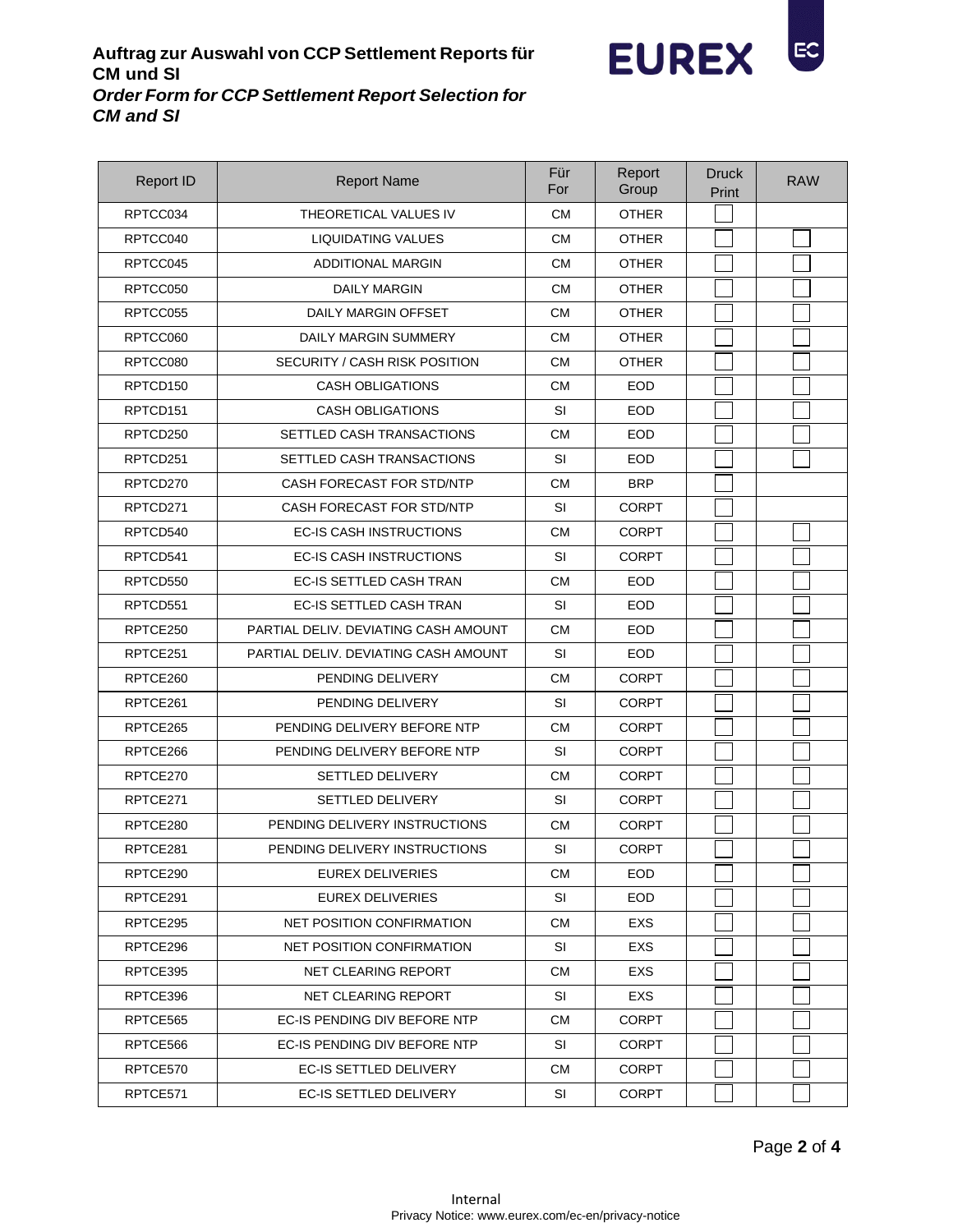## **Auftrag zur Auswahl von CCP Settlement Reports für CM und SI** *Order Form for CCP Settlement Report Selection for CM and SI*

| <b>Report ID</b> | <b>Report Name</b>                    | Für<br>For | Report<br>Group | <b>Druck</b><br>Print | <b>RAW</b> |
|------------------|---------------------------------------|------------|-----------------|-----------------------|------------|
| RPTCE580         | EC-IS PENDING DIV INSTRUCTIONS        | <b>CM</b>  | <b>CORPT</b>    |                       |            |
| RPTCE581         | EC-IS PENDING DIV INSTRUCTIONS        | SI         | <b>CORPT</b>    |                       |            |
| RPTCE595         | <b>EC-IS NET POSITION CONF</b>        | CМ         | <b>EOD</b>      |                       |            |
| RPTCE596         | <b>ES-IS NET POSITION CONF</b>        | SI         | <b>EOD</b>      |                       |            |
| RPTCE695         | <b>ES-IS NET CLEARING</b>             | <b>CM</b>  | <b>EOD</b>      |                       |            |
| RPTCE696         | <b>ES-IS NET CLEARING</b>             | SI         | <b>EOD</b>      |                       |            |
| RPTCE840         | DAILY CSDR PENALTIES                  | <b>CM</b>  | <b>EOD</b>      |                       |            |
| RPTCE845         | MONTHLY CSDR PENALTIES                | <b>CM</b>  | <b>EOD</b>      |                       |            |
| RPTCL165         | MANUFACTURED PAYMENT STATEMENT        | <b>CM</b>  | <b>EOD</b>      |                       |            |
| RPTCL185         | <b>LOAN ENTITLEMENT PRE ADVICE</b>    | <b>CM</b>  | <b>EOD</b>      |                       |            |
| RPTCL186         | <b>LOAN ENTITLEMENT PRE ADVICE</b>    | SI         | EOD             |                       |            |
| RPTCL187         | LOAN ENTITLEMENT PRE ADVICE           | <b>CM</b>  | <b>EOD</b>      |                       |            |
| RPTCL190         | LOAN CREST CA TRANSACTIONS MR         | <b>CM</b>  | <b>BRP</b>      |                       |            |
| RPTCL190         | <b>LOAN CREST CA TRANSACTIONS</b>     | СM         | <b>CORPT</b>    |                       |            |
| RPTCL190         | LOAN CREST CA TRANSACTIONS EOD        | <b>CM</b>  | <b>EOD</b>      |                       |            |
| RPTCL191         | <b>LOAN CREST CA TRANSACTIONS EOD</b> | SI         | <b>BRP</b>      |                       |            |
| RPTCL191         | <b>LOAN CREST CA TRANSACTIONS</b>     | SI         | <b>CORPT</b>    |                       |            |
| RPTCL191         | LOAN CREST CA TRANSACTIONS EOD        | SI         | <b>EOD</b>      |                       |            |
| RPTCL200         | <b>LOAN MARK TO MARKET</b>            | <b>CM</b>  | <b>EOD</b>      |                       |            |
| RPTCL250         | <b>LOAN CASH TRANSACTIONS</b>         | СM         | <b>EOD</b>      |                       |            |
| RPTCL251         | <b>LOAN CASH TRANSACTIONS</b>         | <b>SI</b>  | <b>EOD</b>      |                       |            |
| RPTCL260         | <b>LOAN OBLIGATION</b>                | СM         | <b>EOD</b>      |                       |            |
| RPTCL270         | LOAN SETTLEMENT                       | <b>CM</b>  | <b>CORPT</b>    |                       |            |
| RPTCL271         | <b>LOAN SETTLEMENT</b>                | SI         | <b>CORPT</b>    |                       |            |
| RPTCL290         | <b>STREET VIEW RECORDS</b>            | CМ         | <b>EOD</b>      |                       |            |
| RPTCL300         | REBATE LENDING FEE                    | <b>CM</b>  | <b>EOD</b>      |                       |            |
| RPTCL790         | <b>LOAN CREST TRANSACTIONS</b>        | <b>CM</b>  | <b>CORPT</b>    |                       |            |
| RPTCL790         | LOAN CREST TRANSACTIONS               | CM         | EOD.            |                       |            |
| RPTCL791         | LOAN CREST TRANSACTIONS               | SI         | <b>CORPT</b>    |                       |            |
| RPTCL791         | <b>LOAN CREST TRANSACTIONS</b>        | SI         | EOD.            |                       |            |
| RPTCL810         | <b>GCPSEL SRLH PENDING DELIVERY</b>   | CM         | <b>CORPT</b>    |                       |            |
| RPTCL815         | GCPSEL SRLH PENDING DELIVERY          | SI         | <b>CORPT</b>    |                       |            |
| RPTRS820         | <b>GCPSEL SRLH REPO CONTRACTS</b>     | CM         | EOD.            |                       |            |
| RPTRS860         | GCPSEL SRLH SETTLED CASH TRANS        | CM         | EOD.            |                       |            |
| RPTTC100         | <b>REPO TRADES</b>                    | CM         | <b>CORPT</b>    |                       |            |
| RPTTC100         | REPO TRADES                           | CM         | EOD             |                       |            |
| RPTTC101         | REPO TRADES                           | SI         | <b>CORPT</b>    |                       |            |
|                  |                                       |            |                 |                       |            |

EC

**EUREX**